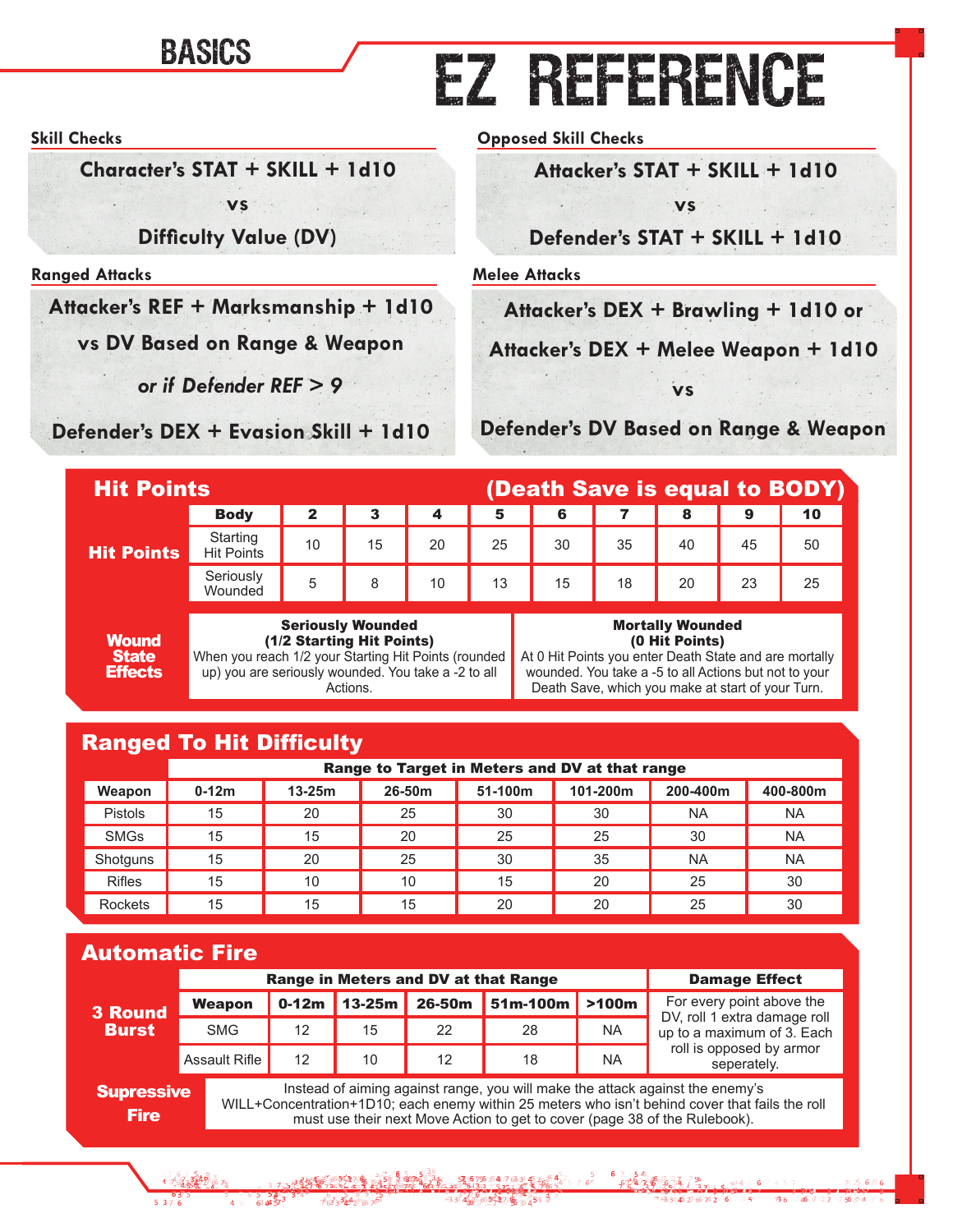## BASICS

| <b>Brawling Damage</b> |                 |       |         |          |  |  |  |
|------------------------|-----------------|-------|---------|----------|--|--|--|
| <b>Body</b>            | $3 - 4$         | $5-6$ | $7 - 8$ | $9 - 10$ |  |  |  |
| Damage                 | 1 <sub>d6</sub> | 2d6   | 3d6     | 4d6      |  |  |  |

| <b>Typical Weapon Damage</b> |                       |               |  |  |  |
|------------------------------|-----------------------|---------------|--|--|--|
| Weapon                       | <b>Special Effect</b> | <b>Damage</b> |  |  |  |
| Cyberarm                     | Melee                 | 1d6           |  |  |  |
| Knife                        | Melee                 | 1d6           |  |  |  |
| <b>Big Knucks</b>            | Melee                 | 2d6           |  |  |  |
| <b>Medium Pistol</b>         | <b>NA</b>             | 2d6           |  |  |  |
| Medium SMG                   | <b>Automatic Fire</b> | 2d6           |  |  |  |
| Rippers                      | Melee                 | 2d6           |  |  |  |
| Slice & Dice                 | Melee                 | 2d6           |  |  |  |
| <b>Heavy Pistol</b>          | <b>NA</b>             | 3d6           |  |  |  |
| Very Heavy Pistol            | <b>NA</b>             | 4d6           |  |  |  |
| <b>Assault Rifle</b>         | <b>Automatic Fire</b> | 5d6           |  |  |  |
| Shotgun                      | NA.                   | 5d6           |  |  |  |
| Missle Launcher              | <b>Explosive</b>      | 7d10          |  |  |  |
| C9 Explosive Pack            | Explosive             | 8d10          |  |  |  |

## Condition Mod Value Modifier Examples

| Unfamiliar tools       |      |
|------------------------|------|
| Lack of instructions   | $-2$ |
| Lack of parts          | $-2$ |
| Complex task           | -3   |
| Never done task before | $-1$ |
| Under stress/attack    | -3   |
| Drunk/drugged/tired    | $-4$ |
| Trying to hide task    | -4   |
| No visibility          |      |

## Armor Stopping Power

| Armor                  | <b>Stopping Power</b> |
|------------------------|-----------------------|
| I eathers              |                       |
| Kevlar                 |                       |
| <b>Bodyweight Suit</b> | 11                    |
| Light Armorjack        | 11                    |
| Heavy Armorjack        | 15                    |

 $5.6776$ 

#### **Cyberware**

| <b>Cyberware</b>                 | <b>Description</b>                                                                                                                           | <b>Damage</b> |
|----------------------------------|----------------------------------------------------------------------------------------------------------------------------------------------|---------------|
| Big Knucks (paired)              | Reinforced knucklebones, giving fists the impact value of<br>brass knuckles.                                                                 | 2d6           |
| Cyberarm (Rippers)               | Rippers concealed in a cyberarm.                                                                                                             | 2d6           |
| Cyberaudio (Amped Hearing)       | Adds +1 to any sound-related Task check.                                                                                                     | <b>NA</b>     |
| Cyberaudio (Radio Link)          | Micro radio implant gives you the ability to talk to any receiver<br>on the same band frequency for up to 1 mile/1.6km                       | NA.           |
| Cyberlegs (Paired Jump Boosters) | You can leap 6 m/yds straight up, or make a running jump of<br>up to $8 \text{ m/yds}$ .                                                     | NA.           |
| Cyberoptic (Camera)              | Images can be recorded on the built-in chip and downloaded.                                                                                  | <b>NA</b>     |
| Cyberoptic (Low Light)           | Can see clearly in dim light (faint moonlight, distant<br>streetlamps).                                                                      | NA.           |
| Cyberoptic (Targeting)           | A built in targeting sight allows you to add +1 to ranged<br>attacks.                                                                        | <b>NA</b>     |
| Interface Plugs                  | Sockets that allow user to interface with machines and<br>cybertech.                                                                         | NA.           |
| Reflex Boost (Speedware)         | User is boosted for five full turns (+3 to Initiative rolls) before<br>the boost cuts out. He must then wait 2 turns before<br>reboosting    | <b>NA</b>     |
| Rippers (paired)                 | Three inch carbo-glass claws in your fingers for cutting,<br>stabbing                                                                        | 2d6           |
| Slice & Dice (single)            | Mono-filament wire mounted in one finger cuts through any<br>organic material or plastics. Can be used as a garrote, cutter<br>or slicewhip. | 2d6           |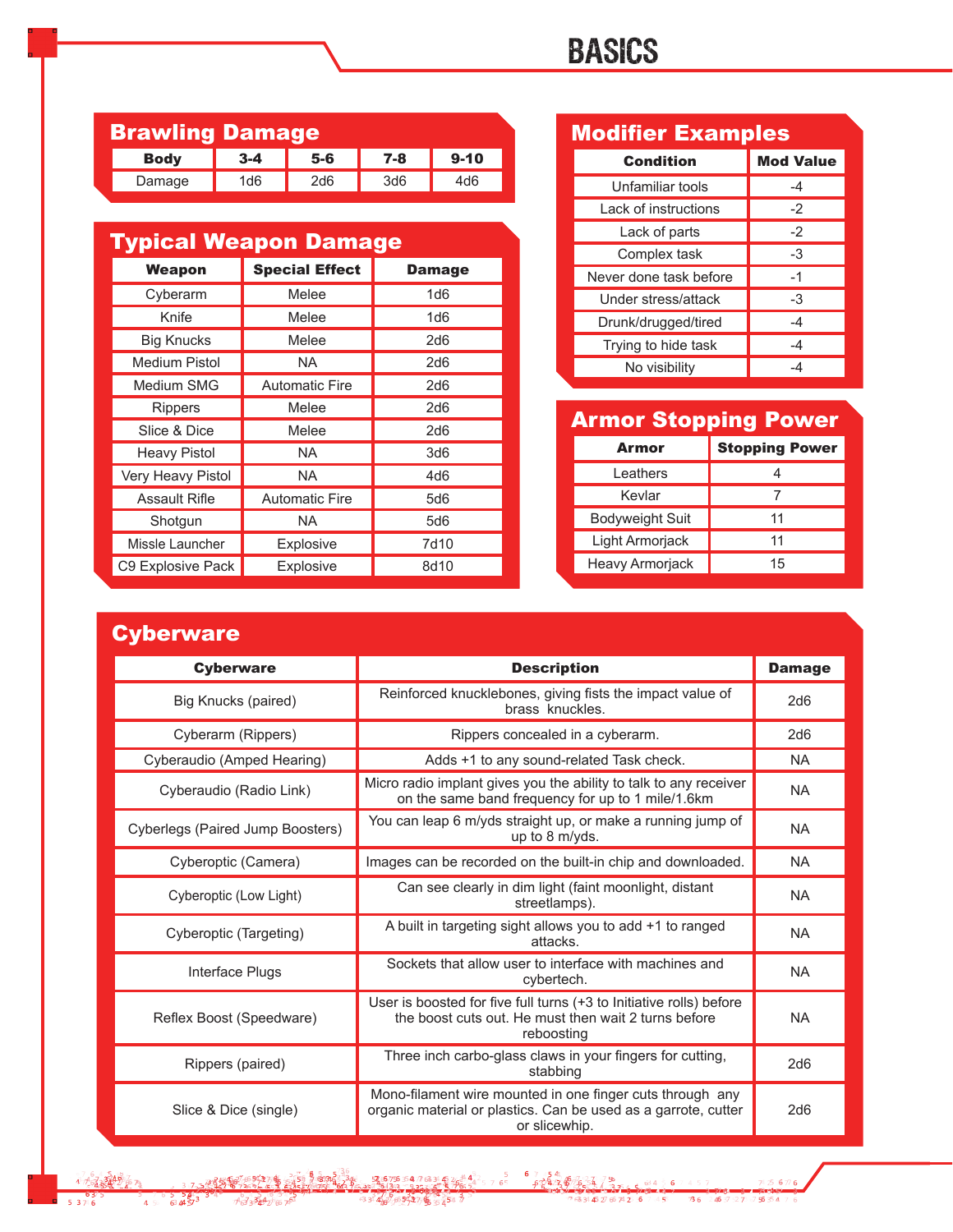## **NETRUNNING**

# EZ REFERENCE

**Resolving NET Actions**

**Character's Interface Level + 1d10**

**vs**

**Difficulty Value (DV)**

| <b>Redeye's Cyberdeck</b> |                |  |  |  |  |
|---------------------------|----------------|--|--|--|--|
| <b>MODEL</b>              | Kendachi 22342 |  |  |  |  |
| <b>RATING</b>             | Standard       |  |  |  |  |
| <b>SLOTS</b>              |                |  |  |  |  |

| <b>Actions in a Turn</b> |                |  |  |  |
|--------------------------|----------------|--|--|--|
| <b>Interface</b>         | <b>Actions</b> |  |  |  |
| $1 - 3$                  |                |  |  |  |
| $4-6$                    | 2              |  |  |  |
| $7-9$                    |                |  |  |  |
| 10                       |                |  |  |  |

| <b>Example Local NET</b> |                                            |                           |  |  |  |  |
|--------------------------|--------------------------------------------|---------------------------|--|--|--|--|
| <b>Level</b>             | <b>Encounter</b>                           | <b>Ability (DV)</b>       |  |  |  |  |
|                          | Password                                   | <b>Backdoor</b><br>(DV11) |  |  |  |  |
| 3                        | <b>Control Node</b><br>Surveillance Camera | Control<br>(DV11)         |  |  |  |  |
| 4                        | Password                                   | Backdoor<br>(DV13)        |  |  |  |  |
| 5                        | Hellhound                                  | <b>NA</b>                 |  |  |  |  |
| 6                        | File                                       | Eye Dee<br>(DV14)         |  |  |  |  |

1 1 5 23 45 5 7

 $5376$ 

### Netrunner Abilities

| Ability    | <b>Effect</b>                                                                                                                                                                                                                                                                                                                                                                                                                                                                                      |
|------------|----------------------------------------------------------------------------------------------------------------------------------------------------------------------------------------------------------------------------------------------------------------------------------------------------------------------------------------------------------------------------------------------------------------------------------------------------------------------------------------------------|
| Scanner    | Find out location of systems in an area.<br>The Higher you are, more you spot. GM<br>to determine how much you learn.                                                                                                                                                                                                                                                                                                                                                                              |
| Backdoor   | Allows you to break through a Password.<br>If you already know the Password you<br>don't need to use this.                                                                                                                                                                                                                                                                                                                                                                                         |
| Pathfinder | Reveals the "map" of the network Archi-<br>tecture. The higher you are, the more<br>you know of the "map." This tells you<br>generally what is in the system you have<br>just broken into. It is up to the GM's Des-<br>cretion to determine how much you find.                                                                                                                                                                                                                                    |
| Slide      | Allows you to attempt to flee a conflict<br>with a Black ICE program. If you are able<br>to roll a successful Slide check against<br>the programs Perception + 1d10 you<br>escape and move on to an adjacent floor.                                                                                                                                                                                                                                                                                |
| Zap        | Allows you to make an attack against a<br>Program or or enemy Netrunner. If you<br>are able to roll a successful ZAP check<br>against the programs Defense Value +<br>1d10 you deal 1d6 REZ Damage to the<br>Program or Netrunner's brain.                                                                                                                                                                                                                                                         |
| Eye-Dee    | Allows you to know what a found piece of<br>data (like a File) is and its value.                                                                                                                                                                                                                                                                                                                                                                                                                   |
| Control    | This is the ability to control things that<br>are either attached to the system using<br>a Control Node. Operating something<br>attached to a Control Node requires a<br>separate NET Action after the Control<br>check is made.                                                                                                                                                                                                                                                                   |
| Virus      | Once you have reached the last level<br>in the elevator you can leave your own<br>Virus to act as you want, within reason.<br>You must roll an Interface check and the<br>higher your check the more impressive<br>the effect of your virus can be and the<br>shorter time it takes you to write it. The<br>DV to destroy your Virus is equal to the<br>Interface check you made to create it.<br>This ability can require as many actions<br>as the Gm determines based on the<br>check you made. |
| Cloak      | The ability to hide traces of your pres-<br>cence and any Viruses you left in the<br>system. The Pathfinder DV for another<br>Netrunner to overcome your Cloak and<br>discover your actions is equal to the<br>Cloak check you made to create it.                                                                                                                                                                                                                                                  |

| <b>Programs</b>  |                |            |            |            |                                                                                          |  |  |  |  |  |  |  |
|------------------|----------------|------------|------------|------------|------------------------------------------------------------------------------------------|--|--|--|--|--|--|--|
| <b>Name</b>      | <b>Class</b>   | <b>ATT</b> | <b>DEF</b> | <b>REZ</b> | <b>Effect</b>                                                                            |  |  |  |  |  |  |  |
| Speedy Gonzalvez | <b>Booster</b> | 0          |            |            | Increases SPD by +4                                                                      |  |  |  |  |  |  |  |
| Banhammer        | Attacker       | 2          |            | 0          | 3d6 REZ to Hellhounds. 2d6 REZ to other programs                                         |  |  |  |  |  |  |  |
| Flack            | Defender       |            |            |            | Stops first successsful non-Hellhound attack from dealing<br>damage. Derezzes after use. |  |  |  |  |  |  |  |

 $45.524$ 33 422 65327 6 3 451 7 6344527667426  $18334206767$